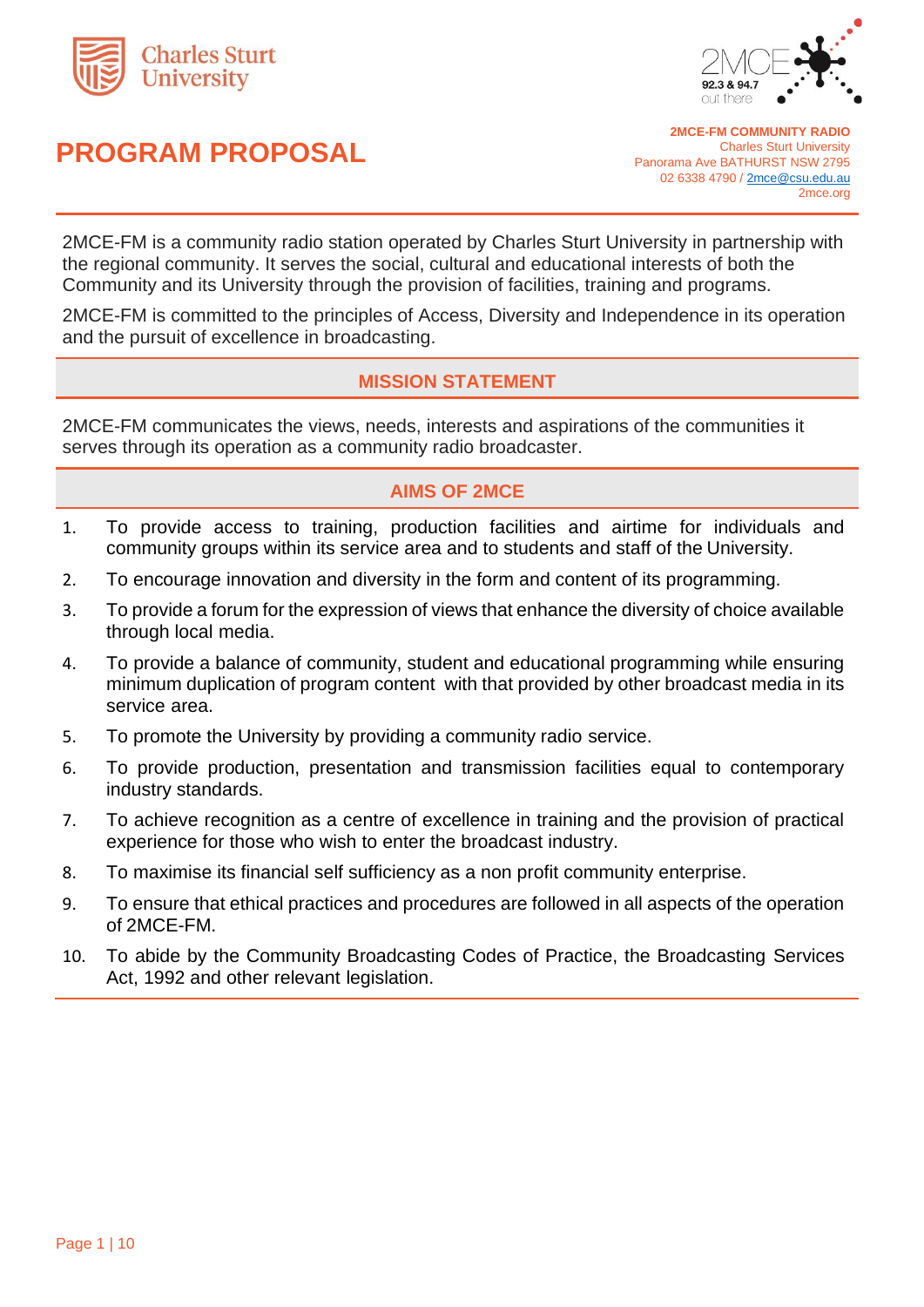# **PROGRAM PROPOSAL**

### **PROGRAM TITLE**

#### **DURATION**

Normally 1 or 2 hour proposals for daytime and early evening may be considered. There are also some spaces for 30 minute programs.

#### **List 3 of your preferred days/times of broadcast**

|  | . . |
|--|-----|

**2.**

**3.**

Content and Rationale

**Provide a description of the format and specific directions of content for the proposed program, remembering that this must relate to your requested times. This may be used for the program guide or on our website***.* 

**How will your program add to the range of programs currently broadcast on 2MCE-FM***?* **The current program guide can be found here<https://arts-ed.csu.edu.au/2mce/program-schedule> or 2MCE.org**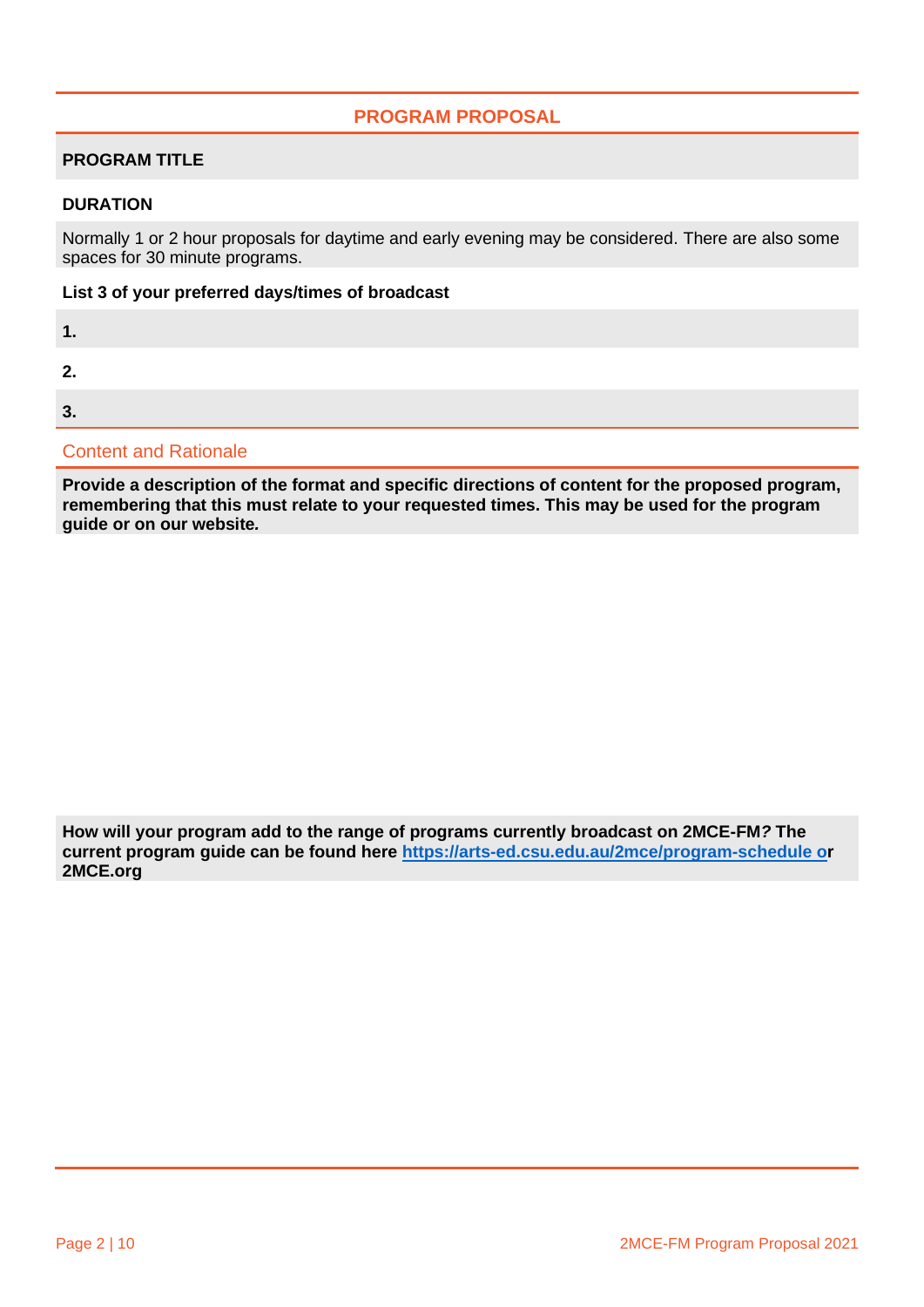**How will your program will provide 'material of local significance' as required under the Broadcasting Services Act? More information can be found at [the CBAA.](https://www.cbaa.org.au/article/changes-broadcasting-services-act-affecting-community-broadcastershttps:/www.cbaa.org.au/article/changes-broadcasting-services-act-affecting-community-broadcasters)** 

From the Act:

*Material is of local* significance *if:*

*(a) it is hosted in the licence area of the proposed licence; or*

- *(b) it is produced in the licence area of the proposed licence; or*
- *(c) it relates to the licence area of the proposed licence.*

**What are your motivations for proposing this program and what is your experience or background in the topic area of the program?**

**How will you meet 2MCE's aims which are listed on the first page of this document?**

**2MCE is committed to presenting more inclusive programming on air (gender, Indigenous, non-English speaking background, disability access, etc.)** 

**How will you contribute in helping 2MCE achieve this? This could be in terms of the music you play, special guests and interviews.**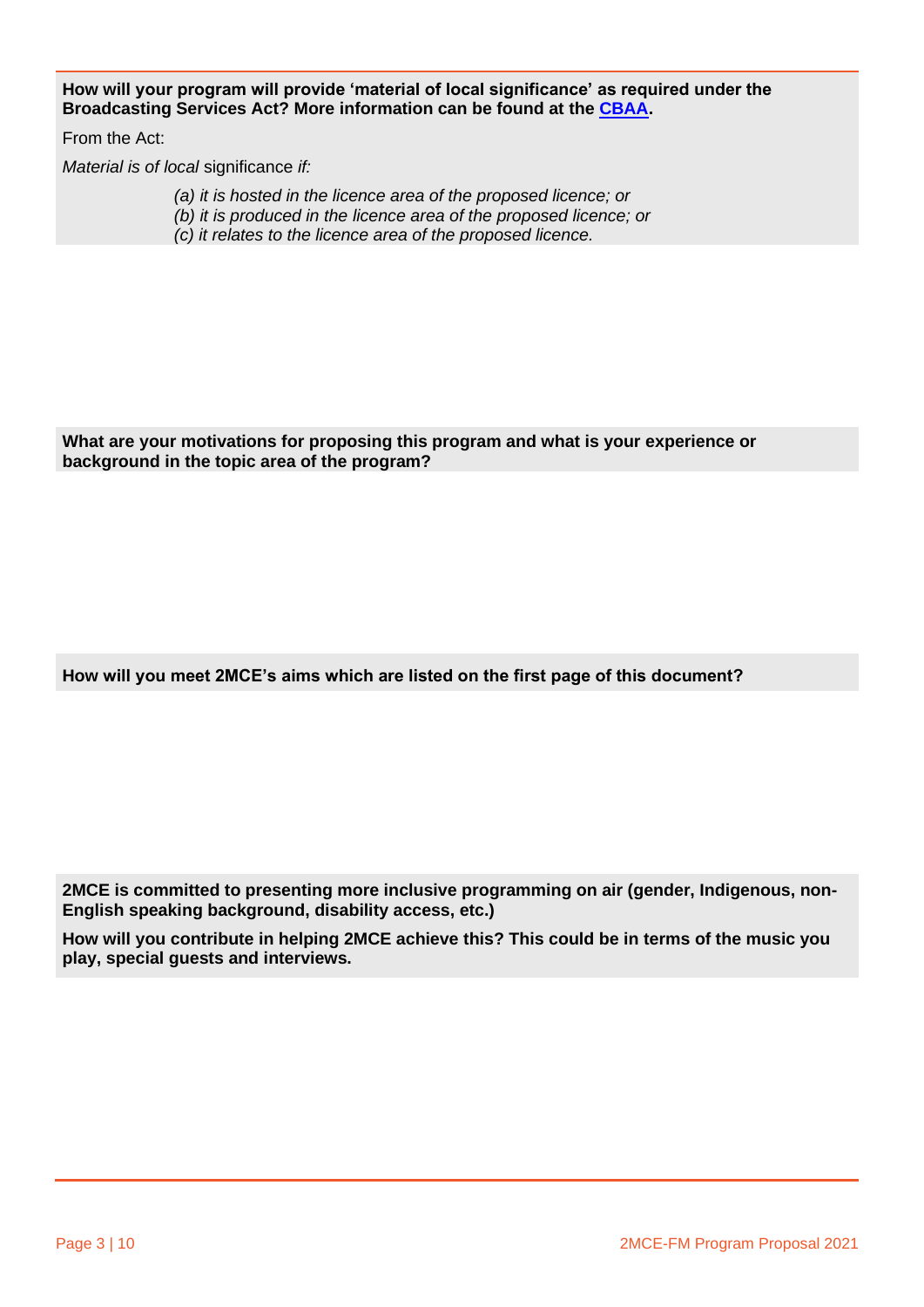Outline your program's structure indicating its key elements. For example a sample running sheet showing a selection of your music, and segments, talk breaks, news, scheduled station and sponsor promotions.

Where possible, send in a demo of your program.

| Will the program be broadcast live or<br>pre-recorded?                | Live | Pre-recorded |
|-----------------------------------------------------------------------|------|--------------|
| Will you be relying on your own<br>resources to produce this program? | Yes  | No l         |

**If no, what resources would the production/presentation of your program require? This could the 2MCE music library or portable recording equipment.**

**Do you have previous experience on air; panel operation; content development; media law; community broadcasting codes of practice?** This could either be at 2MCE or other radio stations.

**Will you be creating a social media presence for your program?** 

Make yourself familiar with the Charles Sturt University Social Media Policy for Staff which also applies to Associates of the University (available from the Station Manager), and ensure your public social media accounts do not contain comments or content that may damage the reputation of the University or any members of the University community. Review of your public social media presence forms part of the due diligence of the Programming Sub-Committee in all volunteer and program proposals

If you create an account for this program, details must be provided to the Station Manager and you will be required to remove the social media account when your program is no longer being broadcast.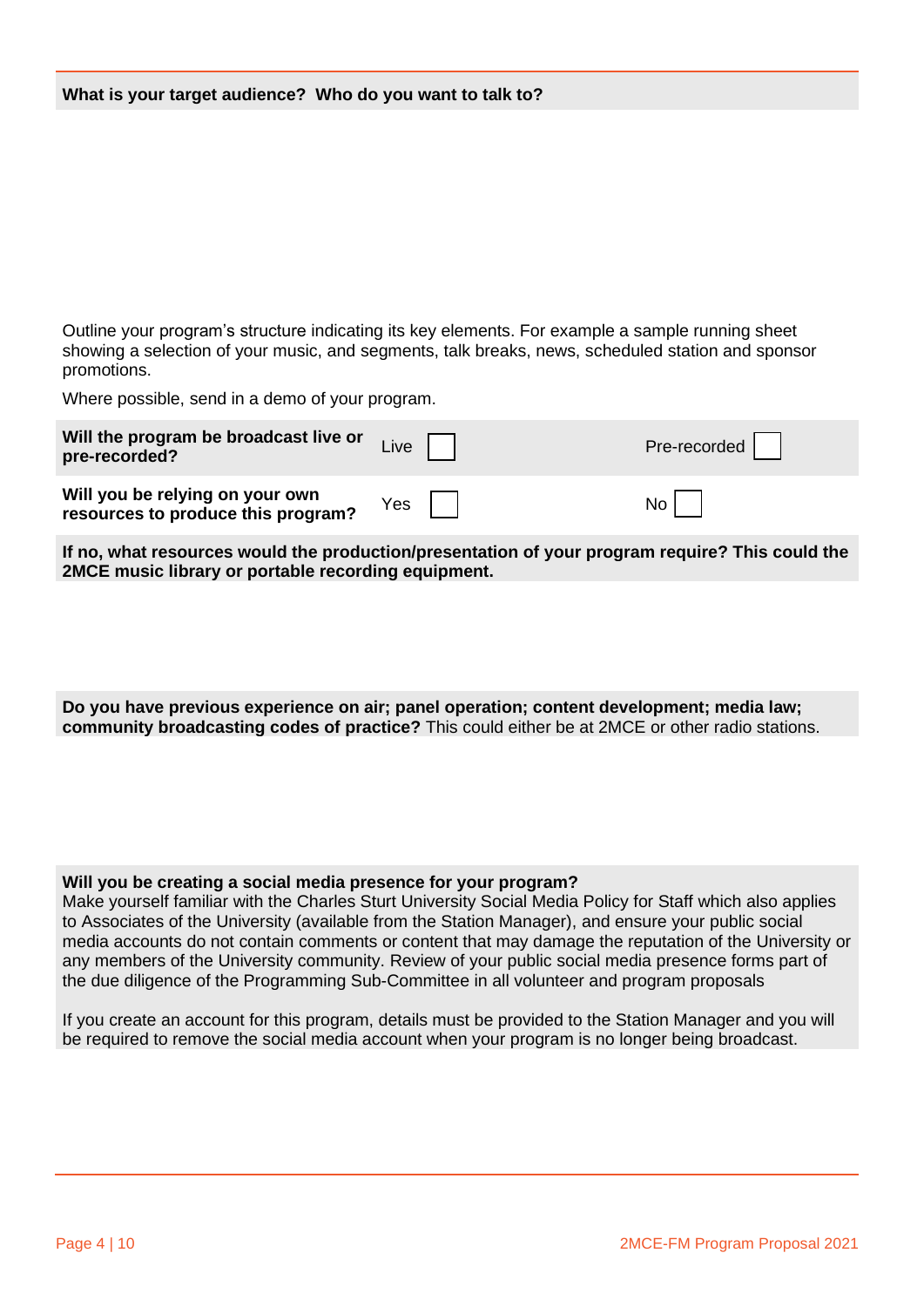#### **Would you like training or advice on setting up social media?**

| Will there be scope for your program to extend to non-broadcast content such as social media or |  |
|-------------------------------------------------------------------------------------------------|--|
| web based content? Give details if any.                                                         |  |

**Non CSU students and staff must be 2MCE members while Charles Sturt University Students and Staff are not required to be a 2MCE member unless they wish to borrow items from the music library, access the recording studio for non-academic recording or vote at the Annual General Meeting.**

**Are vou:** Charles Sturt staff  $\begin{vmatrix} 1 & 1 \\ 1 & 1 \end{vmatrix}$  Charles Sturt Student  $\begin{vmatrix} 1 & 1 \\ 1 & 1 \end{vmatrix}$  2MCE member

**Your proposal will be reviewed by the Programming Committee, a sub-committee of the 2MCE-FM Board. Approvals will be for an initial 3 month probationary period.** 

The submission of this program proposal does not guarantee program time will be allocated, and programming may be subject to change.

If approved, you'll be asked to:

- Provide a photo of yourself/group of presenters, and a suitable logo/photo for your program to be used on 2mce.org.
- Provide a brief biography and program outline for 2mce.org
- Make a time to record program promotions, program opening/closing theme and other program media.

Should you require further information on 2MCE's program allocation process contact the station on 6338 4790 or [2mce@csu.edu.au](mailto:2mce@csu.edu.au)

| <b>Contact Details</b>               |
|--------------------------------------|
| <b>Presenter One</b>                 |
| Name                                 |
| Address                              |
| Phone                                |
| Email                                |
| <b>Presenter Two (if applicable)</b> |
| Name                                 |
| Address                              |
| Phone                                |
| Email                                |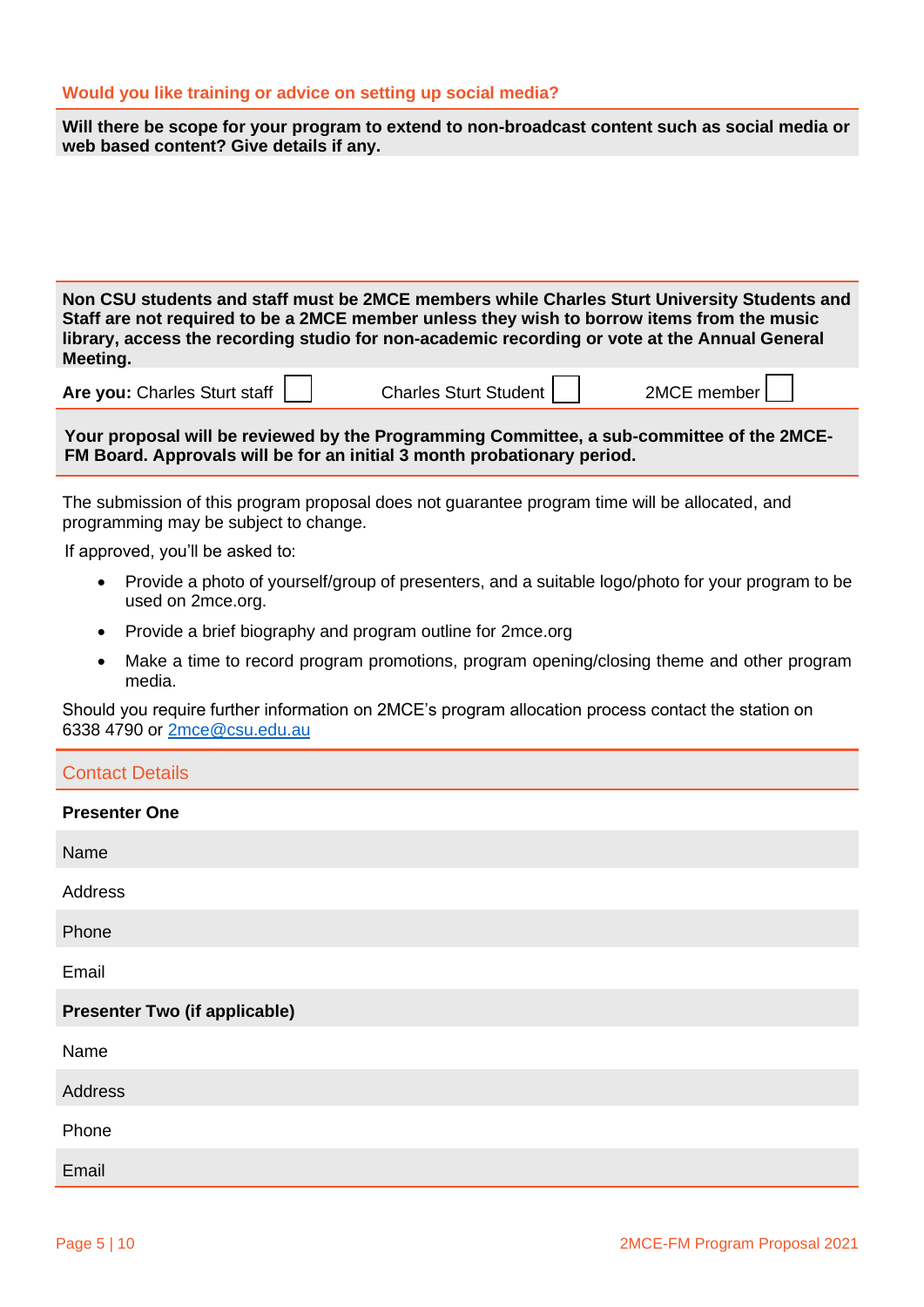## **Presenter Three (if applicable)**

| Name    |  |
|---------|--|
| Address |  |
| Phone   |  |
| Email   |  |
|         |  |

#### **Programmers Agreement**

I/We understand that this proposal will be reviewed by the Programming Committee, a sub-committee of the 2MCE-FM Board, and if approved, will be subject to an initial 3 month probationary period.

I/We understand that local content might be scheduled by the Station Management during the program.

I/We agree to abide by all the rules and policies of 2MCE-FM as determined by the Charles Sturt University Community Broadcasting Board.

I/We have read and signed the 2MCE-FM Station Worker's Code of Conduct on the following pages.

I/We have read the Community Broadcasting Codes of Practice (Radio, available on [www.cbaa.org.au](http://www.cbaa.org.au/) or via the link on the 2MCE website<https://arts-ed.csu.edu.au/2mce>) and agree to abide by them in the presentation of programs at 2MCE-FM.

I/We understand 2MCE reviews programs to ensure that programming continues to meet the station's aims and objectives.

**Signed** Presenter One

**Signed** Presenter Two

**Signed** Presenter Three

**PLEASE CONTINUE TO READ, AND THEN SIGN, THE CODE OF CONDUCT OVER THE PAGE. Unsigned proposals will not be reviewed.**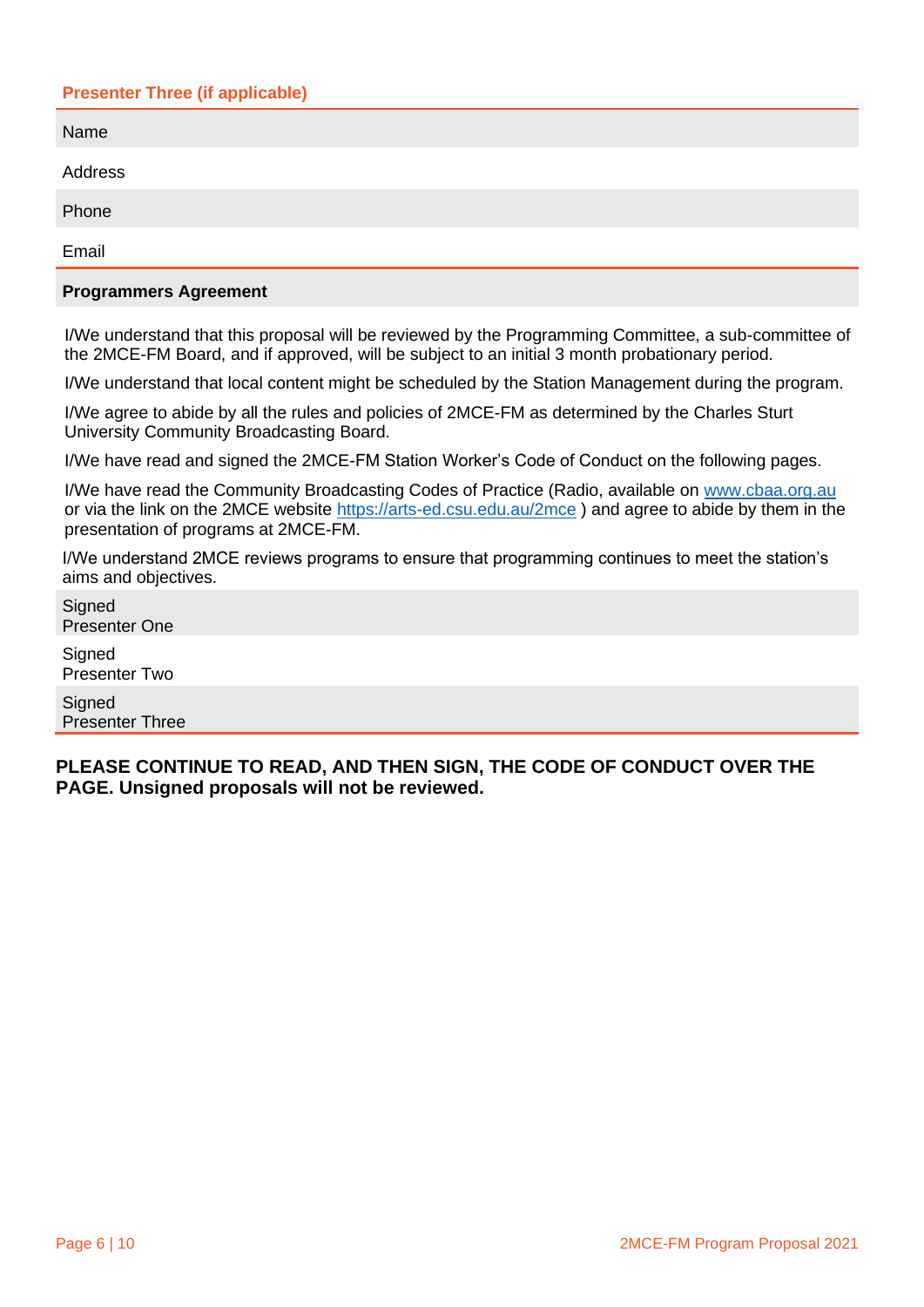



**2MCE-FM COMMUNITY RADIO** Charles Sturt University Panorama Ave BATHURST NSW 2795 02 6338 4790 [/ 2mce@csu.edu.au](mailto:2mce@csu.edu.au) 2mce.org

2MCE is a community radio station operated by Charles Sturt University in partnership with the regional community. We serve the social, cultural and educational interests of the community through the provision of facilities, training and programs. We are committed to the principles of Access, Diversity and Independence and the pursuit of excellence in broadcasting. We aim to communicate the views, needs, interests and aspirations of the communities we serve through our operation as a community broadcaster.

At the operational level, 2MCE is a partnership between volunteers and Charles Sturt University staff. The station provides a professional workplace and training opportunities. Volunteers bring a professional attitude and a respect for reliability, punctuality, honesty, performance and productivity.

# **2MCE STATION WORKER'S CODE OF CONDUCT**

2MCE station workers are required to comply with this Code of Conduct ("Code").

Charles Sturt University and 2MCE employees, station volunteers and Charles Sturt University students are considered "station workers" for the purpose of this code.

The code aims to clarify for all station workers the conduct expected in the performance of their duties.

The code cannot address all possible issues that may be faced in the course of employment and volunteering with 2MCE. The successful development of an ethical environment relies upon station workers having responsibility for their own professional behaviour, taking into consideration the provisions of the code, policies of the station and advice from Management of 2MCE.

## **OPERATIONAL ISSUES**

- 1. Station workers agree to be a current financial subscriber to 2MCE as a condition of being a program presenter or producer at the station. Financial subscriber status entitles station workers access to 2MCE studios and library.
- 2. Station workers agree to accept directions and decisions made by the Management of 2MCE on program content, including sponsorship announcements, presentation and technical quality, on-air conduct, access to station premises, use of station equipment and property, strategic planning, risk management, and Work Health & Safety.
- 3. Station workers agree to support station initiated promotional and fundraising events.
- 4. Station workers will comply with any reasonable changes in broadcast times as required by Management of 2MCE.
- 5. Station workers agree to the following guidelines for the presentation of a program:
	- a. Be at the station premises, ready to present a program a minimum of 10 minutes before broadcast time;
	- b. Arrange for a replacement presenter approved by Management of 2MCE if required;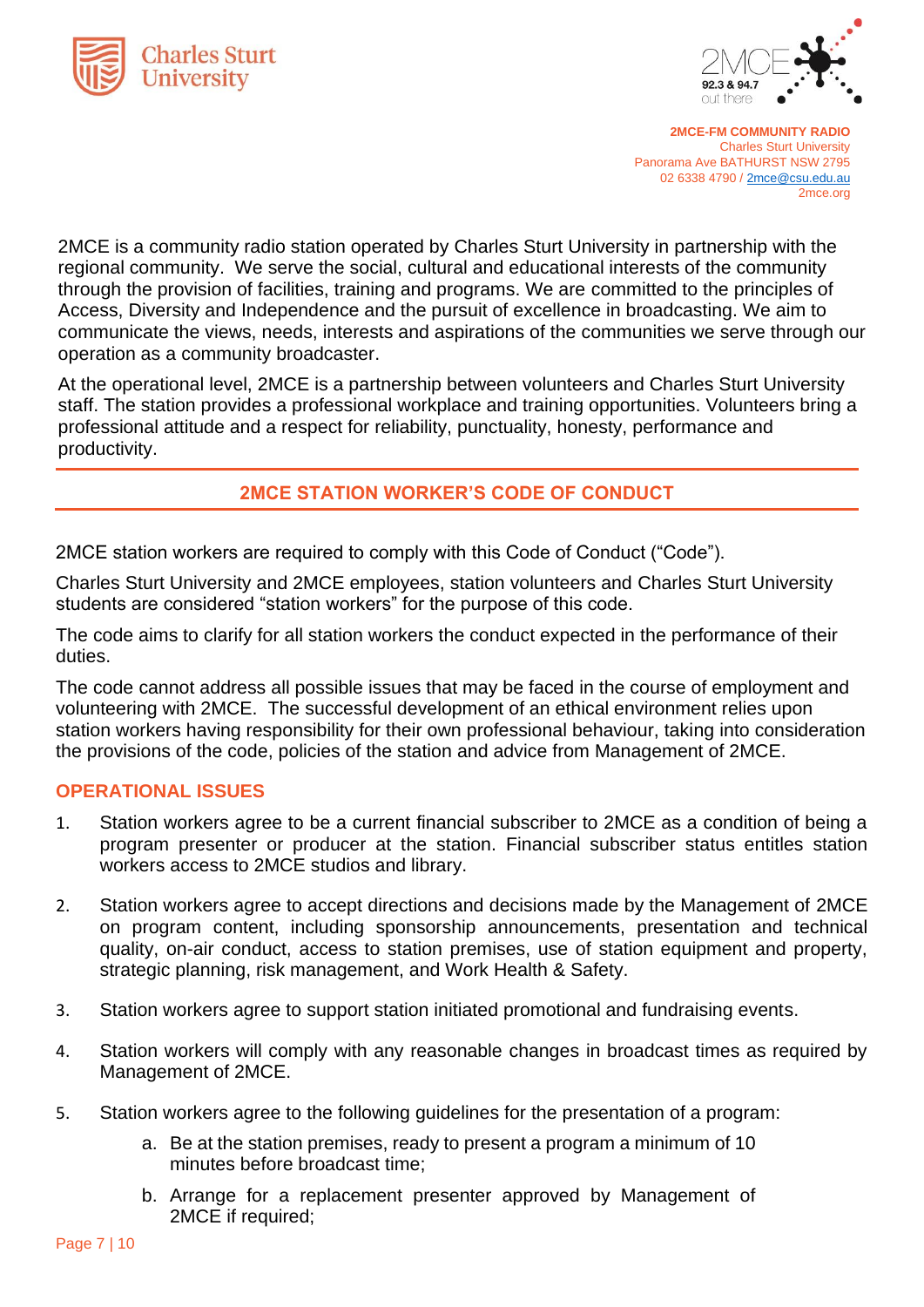- c. Participate in station program initiatives as required;
- d. Observe program shift hand-over etiquette as advised by station management;
- e. Observe station program standards as set out by the Programming Sub-Committee.
- 6. Station workers will inform Management of 2MCE, within 48 hours, of any complaint concerning their program or any incidents that might lead to a complaint.
- 7. Station workers acknowledge that material broadcast on 2MCE is the property of the station, and that such material may only be sold or broadcast to other outlets with the permission of Management of 2MCE. Station workers accept that if such material is sold on a commercial basis the proceeds will, in general, be shared 50/50 between the station and the program maker/s. Station workers accept that 2MCE retains the ownership and copyright of all works which it specifically commissions, such as station promotions, Ids, links, stings and sponsorship announcements. Station workers retain copyright of all other production work they create specifically for broadcast on their program.

## **COMPLIANCE WITH APPLICABLE LAWS, LIABILITY & RESPONSIBLITIES**

- 8. Station workers agree to comply with all codes, regulations and legislation relevant to 2MCE and community broadcasting stations, and undertake to read and comply with any rules and regulations which are communicated by Management of 2MCE. This includes, but is not limited to, the Codes of Practice developed through the Community Broadcasting Association of Australia [\(https://www.cbaa.org.au/resource/community-radio-broadcasting-codes-practice\)](https://www.cbaa.org.au/resource/community-radio-broadcasting-codes-practice).
- 9. Station workers involved with presenting or producing a program accept responsibility for the content of their program and agree to comply with media law requirements relating to defamation, contempt of court, copyright and anti-discrimination laws. Station workers will only use music for which 2MCE is licenced to broadcast. Station workers are responsible for the copyright requirements of replaying material downloaded from the internet.
- 10.Station workers recognise that 2MCE, Charles Sturt University and station workers may be liable for actions, suits, claims, losses and/or damages as a result of comments or conduct on air and will actively minimise any such risk to themselves, the station and the licence holder (being Charles Sturt University).
- 11.Station workers accept that Management of 2MCE will take every care with recorded material left at the station but cannot accept any responsibility for loss or damage.
- 12.Station workers will not make commercial representations on behalf of 2MCE or Charles Sturt University, to any person or organisation without prior authority from Management of 2MCE.

## **EXPECTED STANDARD OF BEHAVIOUR**

- 13.Station workers are expected to act in a professional manner at all times. This includes (but is not limited to) the following:
	- a. Behave ethically and take action to prevent unethical behaviour;
	- b. Perform official duties with professionalism, care, skill, fairness and diligence;
	- c. Maintain currency of knowledge, skills and technical competencies;
	- d. Treat others with courtesy, dignity and respect; communicate without bias; respect and accommodate the rights and differences of others' and ensure that one's own personal conduct contributes to a work and study environment free of discrimination and harassment;
	- e. Take all reasonable care for the health, safety and wellbeing of others, and report hazards, incidents, accidents and risk of harm or injury to Management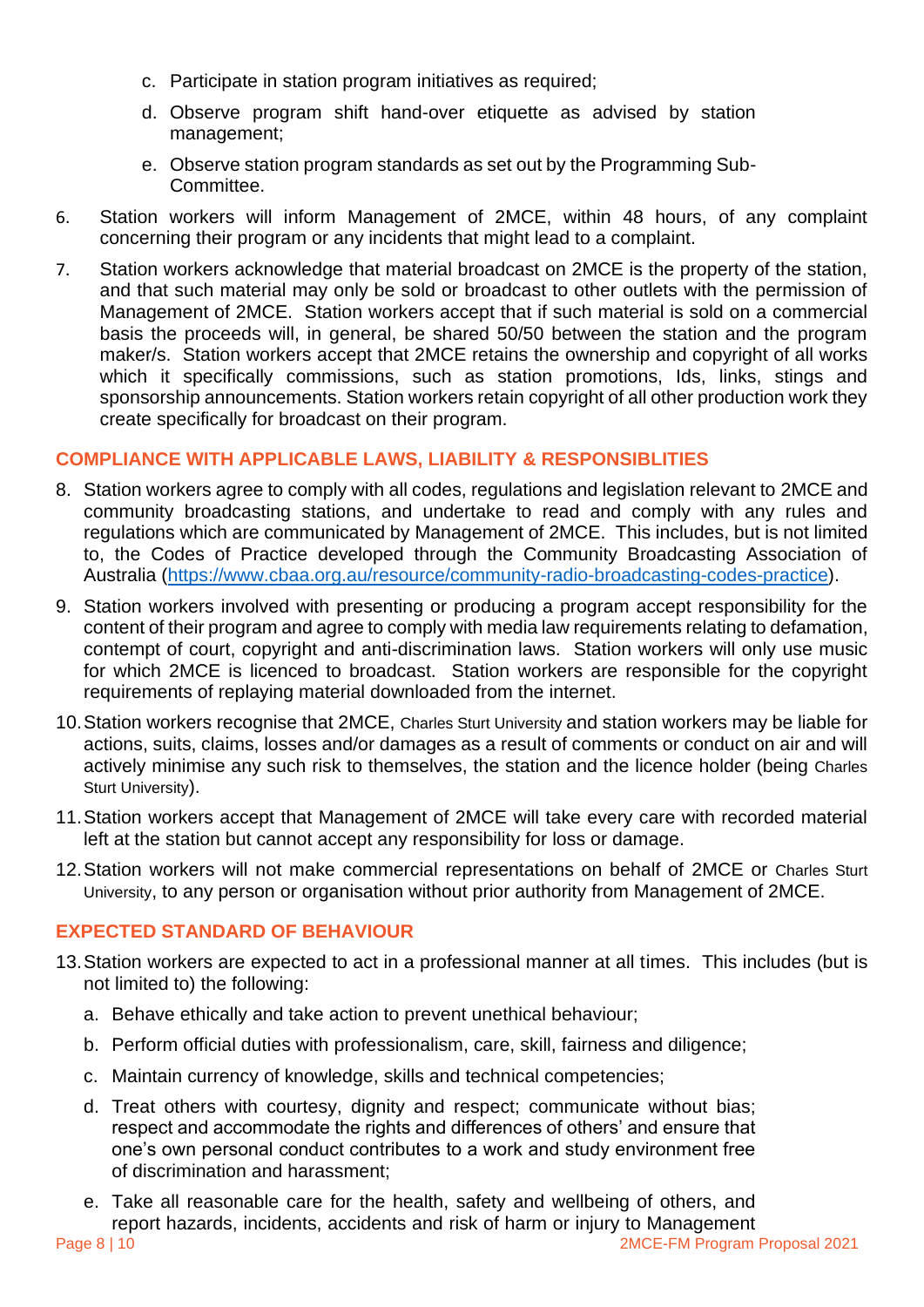of 2MCE;

- f. Act in the best interests of 2MCE and Charles Sturt University and refrain from activities that could bring 2MCE and/or Charles Sturt University into disrepute; and
- g. Not comment publically on behalf of 2MCE, nor make negative comment publically on the operation of 2MCE, its sponsors, or Charles Sturt University or of any other station worker.

## **CONFIDENTIALITY AND PRIVACY**

- 14.Station workers are entitled to confidentiality and privacy with respect to information that is personal to them.
- 15.Station workers are expected to maintain the confidentiality, integrity and security of information to which they have access as a result of their volunteering or employment at 2MCE within Charles Sturt University.
- 16.Station workers must not use information to which they have access as a result of their volunteering or employment at 2MCE to gain or seek to gain personal benefit for themselves or others.
- 17.Station workers may only release information that they are authorised by Management of 2MCE and/or Charles Sturt University to release.

## **USE OF 2MCE/CSU RESOURCES**

- 18.Station workers are expected to maintain, protect, properly use and care for the Station and Charles Sturt University's resources, including property, facilities, equipment, information systems, and funds. Fraud or theft by a station worker may result in suspension, and where appropriate, legal action will be taken.
- 19.Station workers will use station equipment and facilities for the production and preparation of program content and for no other purpose without the prior consent of Management of 2MCE. Station workers will not remove station equipment or property without prior authority from the Management of 2MCE.

## **CONFLICT OF INTEREST AND GIFTS**

- 20.Station workers are expected to take reasonable steps to avoid actual, potential or perceived conflicts of interests between their private interests and the interests of 2MCE and Charles Sturt University.
- 21.Station workers must not give, solicit or receive gifts or benefits that might, or might be perceived to, in any way compromise or influence them in the performance of their duties. Gifts of nominal value generally used for promotion purposes by the donor or moderate acts of hospitality may be accepted.
- 22.In the public interest, station workers must report any breaches of this code or any suspected corrupt conduct to Management of 2MCE. 2MCE and Charles Sturt University will endeavour to protect station workers who, in good faith, report such breaches (and such disclosures will not be treated as a breach of this code).
- 23.Station workers agree that a breach of this code may result in the suspension of a presenter's broadcast rights and may, in some situations, lead to the termination of broadcast rights. Station workers acknowledge 2MCE's grievance procedures as the appropriate avenue for conflict resolution.